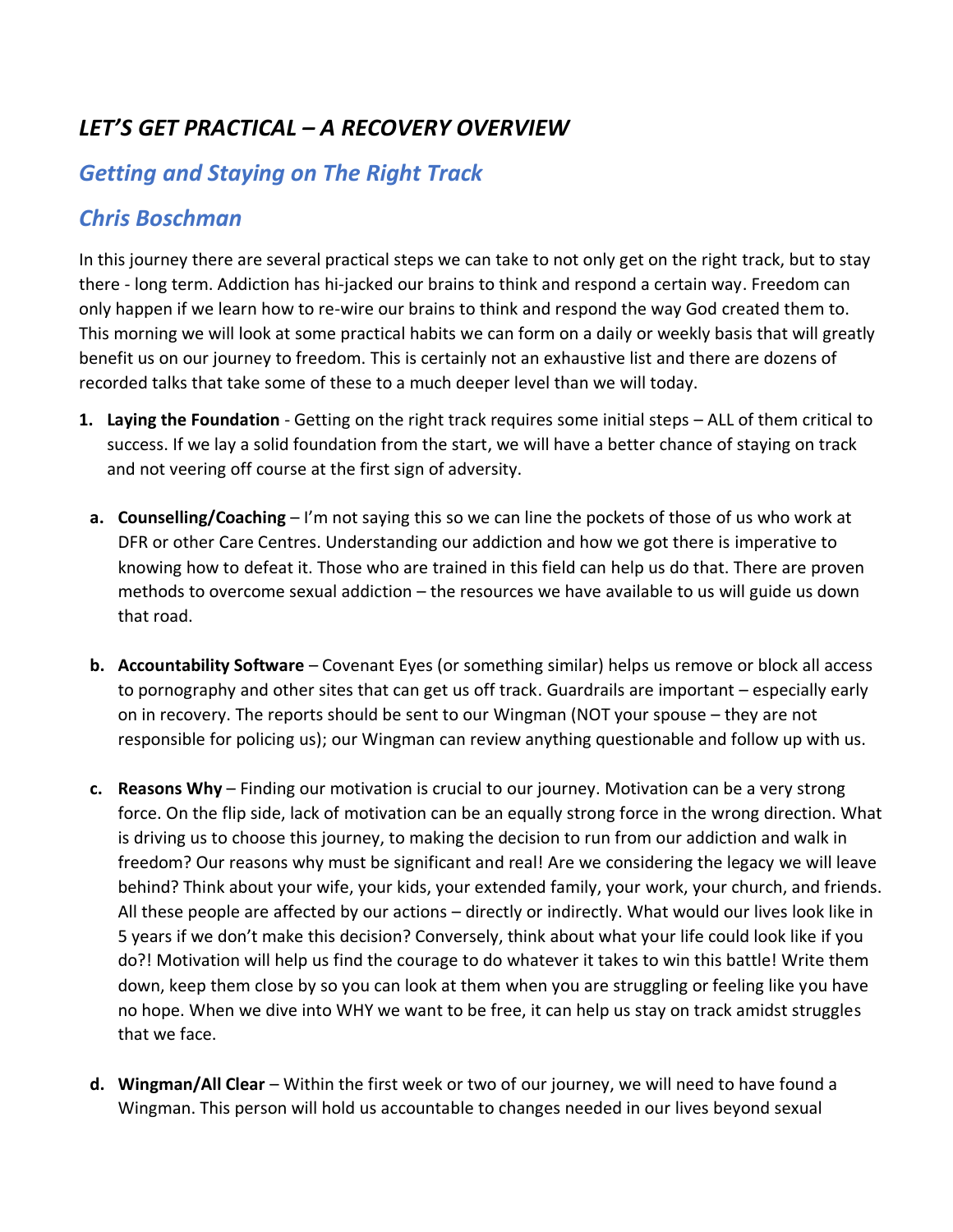addiction recovery - towards spiritual greatness as a man, husband & father. We will check in (daily) with our Wingman "All Clear - Day "

All Clear = no porn, no masturbation, no fantasy etc…. We will also meet weekly with our Wingman (usually 1 hour) to report face to face on our journey – victories, struggles, what we're learning and the changes we're making. Personally, this relationship has been one of the best things to come out of my recovery. It has blossomed into mutual accountability in ALL areas of life, not just recovery!

- **e. Wristband or Rubber Band**  Dr. Doug Weiss describes this as one of the MOST effective treatments that men can use initially. Dr. Dave says, "when triggered to move in an unhealthy direction – SNAP the band to create a sting that is the momentary reminder to not follow the destructive temptation." We can use this tool in conjunction with bouncing eyes and capturing thoughts. We need to retrain the neuro pathways in our brains that have set up a reward system based on sexual thoughts and how we respond to them.
- **2. The 5 Commandments –** Everyone should be VERY familiar with these, as we discuss them every week. But why are they so important?
	- **a. Pray** (morning) This is foundational, prayer gets our day started on the right foot. We ask God for HIS strength for TODAY! We understand that it is only by HIS strength that we will prevail.
	- **b. Read**  Bible/Reading Plans/Recovery Books. We need to fill our minds with God's truth, learn about what our addiction is doing to us, our wives, our families. Begin reading a chapter of the Bible each day starting today.

Psalm 119:11 - I have stored up your word in my heart, that I might not sin against you.

Psalm 119:105 - Your word is a lamp to my feet and a light to my path.

Romans 12: 1-2 - I appeal to you therefore, brothers, by the mercies of God, to present your bodies as a living sacrifice, holy and acceptable to God, which is your spiritual worship. Do not be conformed to this world, but be transformed by the renewing of your mind, that by testing you may discern what is the will of God, what is good and acceptable and perfect.

**c. Call** – MAKE PHONE CALLS!! Probably the most difficult for a lot of us. We have isolated ourselves for so many years. These calls force us to reach out, to get outside of our comfort zones. Recovery is a TEAM SPORT; we cannot do this on our own!

Hebrews 3:12-13 - Take care, brothers, lest there be in any of you an evil, unbelieving heart, leading you to fall away from the living God. 13 But exhort one another every day, as long as it is called "today," that none of you may be hardened by the deceitfulness of sin.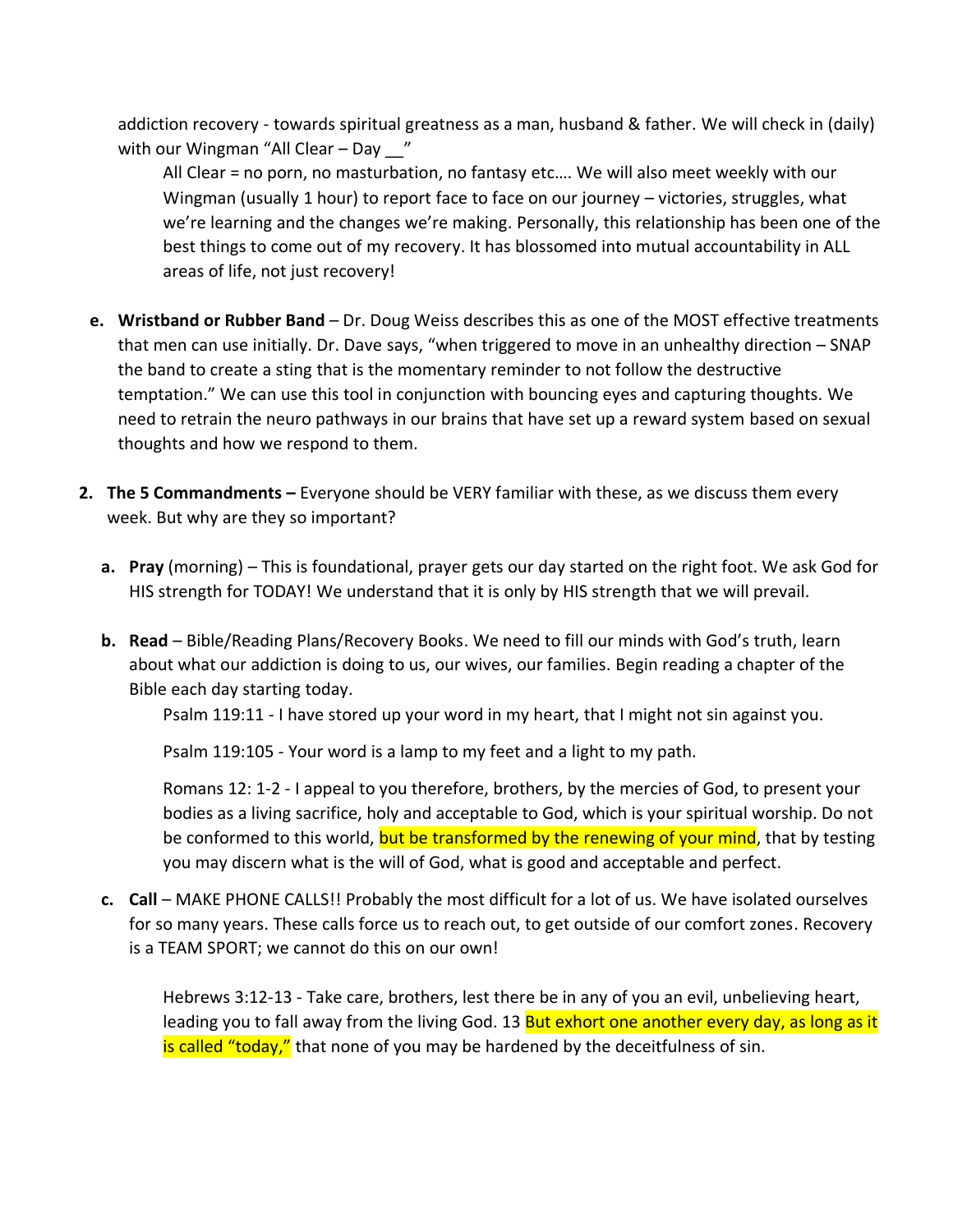**d. Meetings** – This is non-negotiable. I know there will be circumstances when attendance in not possible, but "I'm tired," "I don't like meeting online" & "I've had a really busy week" are NOT valid reasons. Those are EXCUSES – and what does Dr. Dave always say?? "Boys Make Excuses – Men Make Changes!"

Proverbs 27:17 – As iron sharpens iron, so one man sharpens another.

James 5:16 - Therefore, confess your sins to one another and pray for one another, that you may be healed. The prayer of a righteous person has great power as it is working.

Again! Recovery is a TEAM SPORT! This group will fight with & for you! We will call each other to greatness. No more excuses!

- **e. Pray** (evening) Thank God for recovery, for a day of freedom. If you didn't make it through the day, repent and seek forgiveness. We have been living according to our own will for too long – we need to submit and seek God's will in our lives. It is only by His grace and strength that we can do this.
- **3. Recovery Work –** Nobody will tell you that recovery is easy (if they do, they're lying to you). We have to commit to hard work, dedication, changing our habits - STOPPING the excuses, the justification, the blaming, the laziness, the emotional adolescence. Are we willing to DO WHATEVER IT TAKES?? Remember – BOYS MAKE EXCUSES – MEN MAKE CHANGES! So, what does that look like practically? What is this "work?"
	- **a. Know/Learn Your Triggers** H.A.L.T.S. This stands for Hungry, Angry, Lonely, Tired and Stressed. We must be aware of what can and will trigger us. Some of our triggers will be something we can control, while others will be circumstances completely out of our control. Knowing our triggers allows us to put boundaries in place in order to put us in the best position to succeed.
	- **b. Recovery Game Plan** If you've done coaching or counselling with any one of us, you've probably received this document. If you're willing to start doing the work you've probably filled it out. And if you're willing to do whatever it takes, you're probably implementing it. This is a worksheet for creating a God-honouring Purity Strategy. Together with your spouse and/or wingman, you will choose the most effective recovery steps that give you the best possible chance at overcoming your addiction. This game plan will help you determine and set the best integrity and purity boundaries for you. Knowing your triggers will be required for this step. Once these boundaries are set, you will outline healthy and effective consequences for breaking these boundaries. Why consequences?? Our brain works on a reward system. We need to change the reward dynamic. We need to diminish the object relational response – if our brain now receives "pain" where it is used to experience "reward" then we can start to re-train and re-wire the pathways. A consequence needs to fit the boundary broken – the more severe the breech, the greater the consequence. The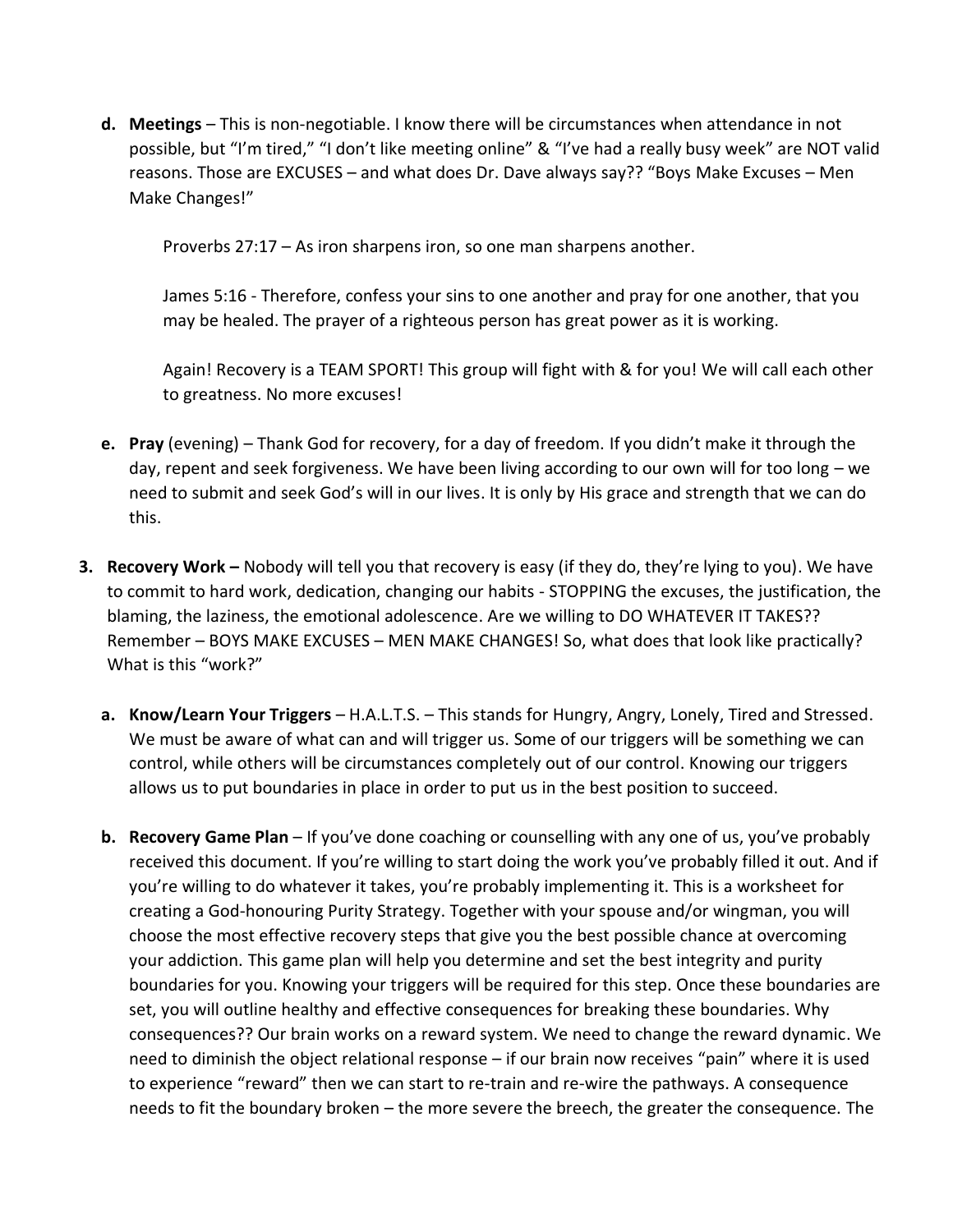consequences must have "teeth" – they must be a strong enough deterrent for you to NOT cross that boundary. This game plan is to remain fluid as you move along in this journey – but ANY changes need to be discussed with your wingman and/or spouse.

- **c. Podcasts/Videos** I like to listen to at least 1 podcast per week. Again, this is all about filling our minds – being transformed by the renewing of our minds. Dr. Dave has close to 20 podcasts that apply directly to Sexual Addiction and Recovery – these need to be part of our recovery journey. There are other podcasts available as well – Pure Desire & Porn Free Radio are two that I've been listening to for quite some time. There are hundreds of episodes available, and I highly recommend both as a regular part of recovery. Also, there are 80 plus videos on the DFR website as well as many Dr. Doug Weiss videos available on YouTube and other platforms.
- **d. 12 Step Program**  These steps can be applied to any addiction. Dr. Doug Weiss has re-worked this program to apply directly to the journey of a sex addict. Together with "The Final Freedom" book and the "101 Exercises" we will be challenged to an in-depth look into recovery and will help lay a foundation for long-term success. Steps 1-2 focus on us finally getting to the place where we admit we are powerless over this addiction. ONLY then, can we submit our lives to A POWER (GOD) that is greater than ourselves. Steps 3-8 help us learn about & understand God and who He is. At that point we can begin to face things in our lives that we may not like – creating a moral inventory that we will need to admit to God, ourselves, and our wingman. This reinforces the fact that someone can actually "know" me and still "love" me. God will then work in our heart to work through our defects – we are unable to do this on our own. If we don't see our defects, we are likely to repeat our patterns. Once this list is created, it's time for us to own it all. Become 100% willing to make amends. These steps are like a surgery on the soul! Steps 9-12 start with direct amends. Direct is extremely scary, apologizing for what we've done. We then can move toward maintaining a clean slate, promptly admitting when we've done wrong and asking for forgiveness. Dr. Dave likes to call it "staying current." Prayer, meditation, seeking after God's will and the power to carry it out are the final steps resulting in a spiritual awakening that is more than we could ever imagine. God will give us a purpose for our lives and a passion that can only come from Him! God doesn't waste pain! He can use our greatest failures and turn them into stories of redemption and reconciliation.
- **e. Relapse Report**  Our goal is to maintain "All Clear" status and walk in victory long term. While we don't welcome a relapse, we do encourage men to learn from them. This form will take us through a series of questions designed to help us determine triggers and pinpoint cycles and patterns that we have prior to a relapse. We can learn from our failures, falling forward in order to avoid making the same mistakes in the future. This report is to be discussed with your Wingman.
- **f. Short-Term Challenges**  Some of the men in our Regroup have proposed these in the past. Whether it's a specific reading plan to go through or a challenge from another platform – these can be great kick starters for creating daily habits – Habitual practices build momentum. We also need to move past these short-term challenges to incorporate this behaviour and discipline on a daily